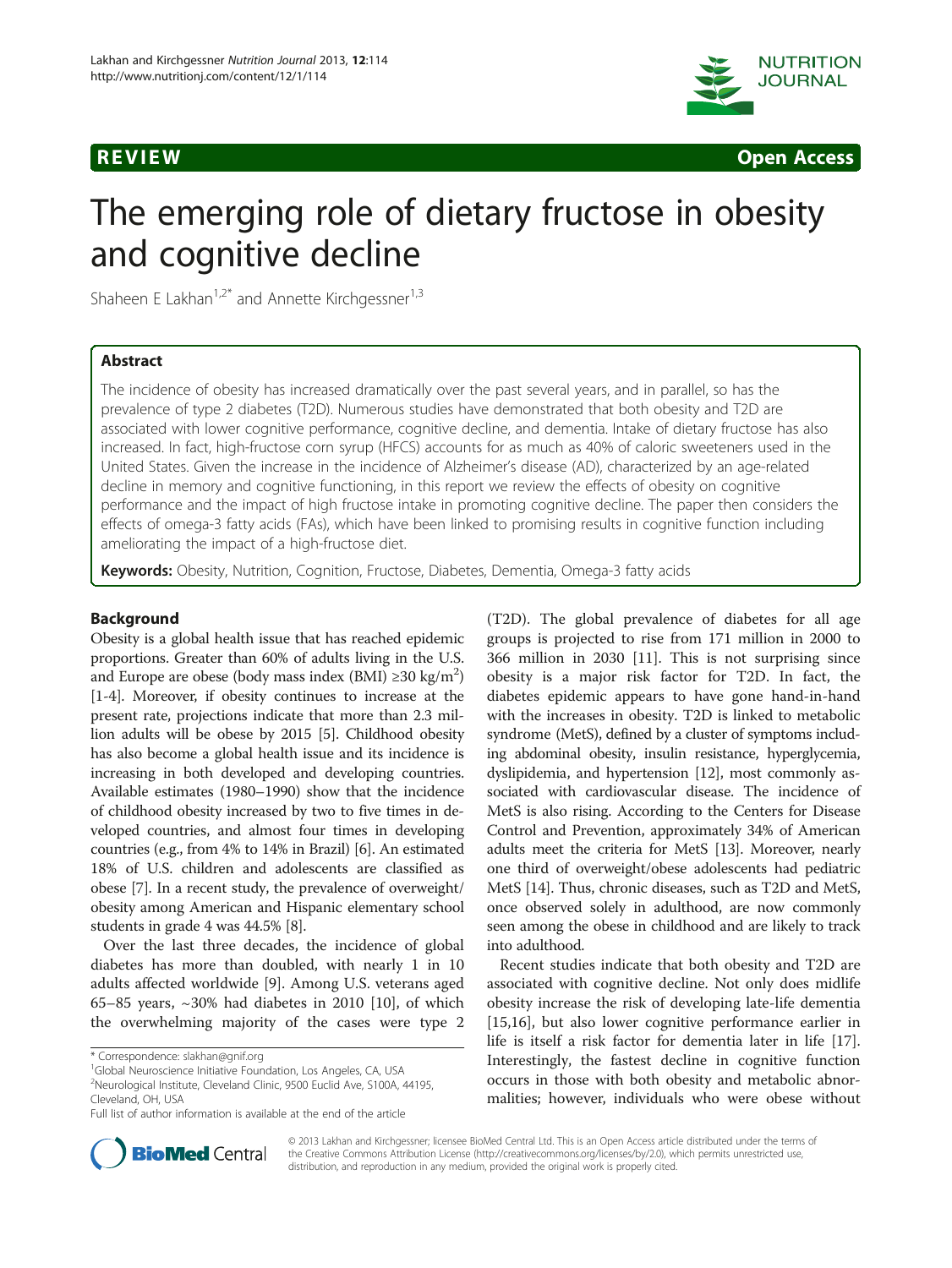metabolic abnormalities, still developed a significant cognitive decline [\[18\]](#page-8-0). T2D is associated with reduced cognitive function [[19\]](#page-8-0) and a increased (1.5-2.5-fold) risk of dementia [\[20](#page-8-0)]. Impaired cognitive function is frequently exhibited by individuals with poorly controlled diabetes [[21](#page-8-0)]. Cognitive impairment is also linked to MetS [[22\]](#page-8-0), and individuals with MetS in midlife are at increased risk of later life cognitive decline and dementia [[23\]](#page-8-0). Similarly, the incidence of Alzheimer's Disease (AD), characterized by a progressive and debilitating decline in memory and cognitive functioning beyond that which is normally experience with aging is projected to rise, increasing nearly four-fold over the next 40 years [[24\]](#page-8-0). Thus, identifying the risk factors for delaying the onset and preventing the progression of these disorders is of utmost importance.

Although several factors, such as a lack of exercise, are likely contributors to the rising trend in obesity, increases in its prevalence are directly attributable to excessive caloric intake [[25\]](#page-8-0). In addition, there is now strong evidence that excessive consumption of added sugars (sucrose and high-fructose corn syrup (HFCS)), contributes to rising obesity and diabetes rates [\[9,26\]](#page-8-0). There has been a substantial increase in the amount of HFCS found in the North American diet, primarily in soft drinks and fruit drinks [\[27\]](#page-8-0). Moreover, findings from large cross-sectional and prospective studies show that increased consumption of sugar-sweetened beverages is positively associated with obesity in both children and adults [[28](#page-8-0)]. Thus, consumption of sugar-sweetened beverages appears to be a key contributor to the epidemic of overweight and obesity. In fact, countries with higher availability of HFCS have a higher prevalence of T2D compared to countries with low availability [\[29,30](#page-8-0)]. Since this difference was retained or strengthened after adjusting for BMI, the data suggest that countries with higher availability of HFCS have a higher prevalence of T2D independent of obesity [\[30\]](#page-8-0). Abundant consumption of fructose is also an important contributor to the MetS [[31](#page-8-0)]. This raises concerns regarding the short and long-term effects of fructose in humans, and the possibility that fructose intake in childhood is associated with poorer academic performance and impaired cognitive function as an adult.

In this paper we review the association of obesity with cognitive performance. Since high fructose intake appears to be related to the current obesity epidemic, we also review the impact of added sugars on cognitive function and the beneficial effects of dietary supplementation of omega-3 fatty acids (FAs) [[32-34\]](#page-8-0).

### Proper nutrition is essential for cognitive function

There is no doubt that proper nutrition is essential for cognitive function. Data suggest that the influence of nutrition on cognitive function begins during fetal life [[35,36\]](#page-8-0). A negative cognitive effect of prenatal caloric restriction has been shown in animals, and studies in humans demonstrate prenatal diet variation in micronutrients negatively affecting childhood cognitive function [[37](#page-8-0)-[41](#page-8-0)]. Prenatal under nutrition also negatively influences cognitive function in later life [\[36](#page-8-0)]. de Rooij et al. [\[36](#page-8-0)] showed that individuals experiencing famine during the early stage of gestation performed worse on a selective attention task. Since performance on this task usually declines with increasing age, the researchers hypothesized that this decline may be attributed to an increased cognitive aging process [[36\]](#page-8-0).

In contrast to the detrimental effects of inadequate nutrition on cognitive function, pre- and postnatal nutritional supplementation enhances cognitive development. In a longitudinal investigation of nutrition and mental development, Freeman et al. [\[42](#page-8-0)] found an association between nutritional status and cognitive measures, independent of social factors. Language scores in 3- and 4 year-old children in rural Guatemalan villages were higher in the offspring of mothers who received a highprotein calorie supplement during pregnancy and lactation than in the offspring of mothers who did not. Mothers supplemented with a high calorie diet consumed at least twice as many calories as mothers supplement with a low calorie diet, which may have also contributed to the results.

Even skipping breakfast, which occurs at a rate of 10- 30% among children and adolescents in the U.S and Europe [[43-](#page-8-0)[45\]](#page-9-0), affects cognitive functioning [\[46,47](#page-9-0)]. Skipping breakfast has been shown to negatively affect performance on measures of IQ, the Hagen Central Incidental Test, and the Matching Familiar Figure Test [[48\]](#page-9-0). In contrast, breakfast has beneficial effects on cognitive function. In an internet based study involving children aged 6-16 years, children who ate breakfast performed better on tests of attention and memory than children who skipped breakfast, indicating that breakfast exerts a beneficial effect in maintaining cognitive function during the morning [\[49](#page-9-0)]. A very recent cross-sectional study of children aged 6 years showed that children who regularly have breakfast had significantly higher verbal and IQ test scores compared to children who "sometimes" have breakfast [\[50\]](#page-9-0). In addition, in a randomized, crossover trial involving high school students (13-20-years-old), breakfast had positive short-term effects on visual-spatial memory and self-reported alertness; however, breakfast had no effect on sustained attention [[51](#page-9-0)].

### Obesity and cognition

There is no doubt that nutrition is critical for cognition and academic performance; however, food intake in excess of energy needs is linked to the development of obesity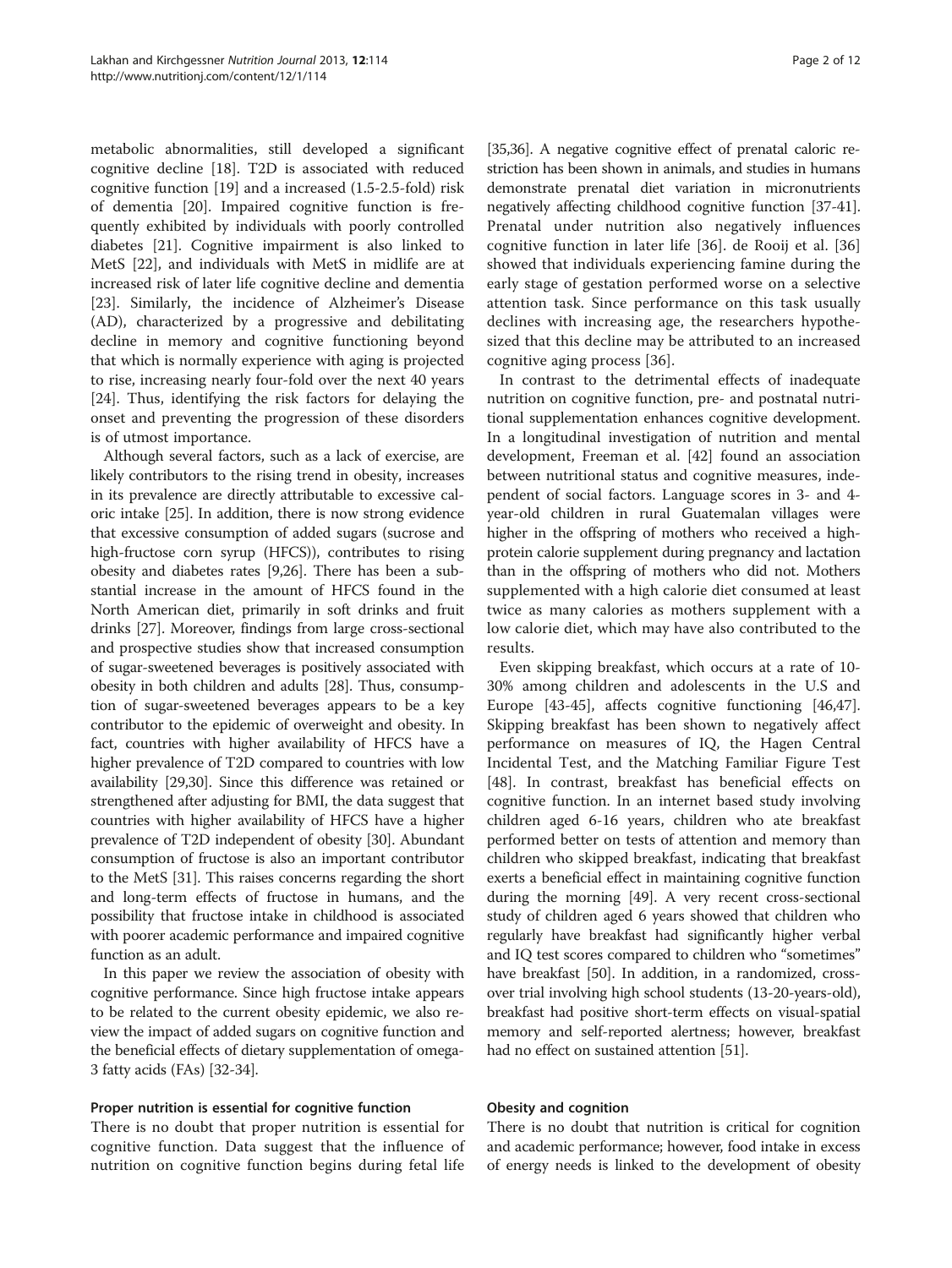[[52](#page-9-0)] and obesity has been associated with poorer cognitive function [[53,54](#page-9-0)].

In 2005, Jeong et al. [[55\]](#page-9-0) examined the association between obesity and cognition using data from a community study of South Korean adults  $(≥ 65 years)$ . Cognitive function was examined using the Korean Mini-Mental State Examination, and obesity using BMI and waist circumference, as measured at the level midway between the lower rib margin and the iliac crest [[56\]](#page-9-0). Obesity (BMI  $\geq$  25 kg/m<sup>2</sup>) and poor cognitive performance were associated with above normal waist circumference, and poor cognitive performance was negatively associated with overweight (BMI,  $23-25$  kg/m<sup>2</sup>) and normal waist circumference. Recently, Benito-Leon et al. [\[57](#page-9-0)] assessed cognitive function in a large population-based sample of overweight (BMI  $25-29$  kg/m<sup>2</sup>) and obese (BMI  $\geq$  30 kg/m<sup>2</sup>) elderly ( $\geq$  65 years) participants compared with normal weight controls living in the same community in central Spain (the Neurological Diseases in Central Spain study (NEDICES)). Subjects underwent assessment of cognitive function, which included the 37-item Mini-Mental State Examination (37-MMSE), a test that measures global cognition, tests of psychomotor speed, verbal fluency, memory and pre-morbid intelligence. The study found that obese/overweight status was associated with the lowest quartiles of the 37-MMSE, the Trail Making Test-A, verbal fluency, delayed free recall, and immediate logical memory and pre-morbid intelligence, indicating that overweight and obese participants performed poorer on cognitive tests than their normal weight counterparts. In other studies different aspects of cognition have been found to be negatively associated with BMI including memory [[58,59](#page-9-0)], vocabulary [\[60](#page-9-0)], speed processing and reasoning [[60\]](#page-9-0). These results support the association of obesity and impaired cognition in the elderly.

There is also evidence to support the association of obesity with poorer cognitive performance in midlife. A higher BMI in midlife was found to be associated with lower cognitive scores both in cross-sectional [\[58\]](#page-9-0) and longitudinal [\[61](#page-9-0)] analyses. For example, in a prospective cohort study, Cournot et al. [\[58\]](#page-9-0) analyzed data from healthy, non-demented, middle-aged men and women at baseline (32 to 62 years) and at follow-up, five years later, to assess the association between BMI and cognitive function. After adjustment for co-variables, including age, sex, educational level, blood pressure, diabetes, and other psychosocial factors, a higher BMI at baseline was associated with lower cognitive scores. Moreover, a higher BMI at baseline was associated with lower cognitive scores at follow-up, 5 years later. The association of BMI with decreased cognitive performance was significant for wordlist learning (4 recalls). Several other investigators have reported similar results [\[54,58,60,62\]](#page-9-0). A higher BMI was associated with lower cognitive function scores in healthy, black and non-black adults ( $\geq 65$  years); however, greater BMI was not predictive of cognitive decline as measured by the MMSE at an average follow-up of 6.4 years [[62](#page-9-0)]. Thus, in this study, greater BMI in old age was not predictive of cognitive decline at follow-up.

There is also data to suggest that obesity is associated with impaired cognitive function in children [\[63\]](#page-9-0). Obesity has been linked to poorer academic achievement in school age children as well as greater destruction of brain architecture and function during aging [[64](#page-9-0)]. Decreased amplitude and prolonged latency of P300 auditory event-related potentials were observed in children with obesity compared to that of healthy controls [\[65\]](#page-9-0). This difference in recordings of P300 auditory event-related potentials in obese children suggests impairment in cognitive functions [[66](#page-9-0)]. Obese children in kindergarten up until the end of third grade, exhibit lower academic test scores [[67](#page-9-0)]. Additionally, severely obese children have been reported to have lower IQs, display poorer school performance, and lower test scores than their overweight classmates [\[67\]](#page-9-0). In addition, adolescents with MetS had significantly lower spelling, attention, arithmetic, and overall mental flexibility with a trend for lower overall intelligence [[68](#page-9-0)]. Furthermore, there is an inverse childhood full IQ/obesity association in adults [\[63\]](#page-9-0). However, after adjusting for educational attainment, the full IQ/obesity association was not significantly different [[63](#page-9-0)], suggesting that educational level plays a role in the persistence of obesity in later life.

# Obesity, dementia and cognitive decline

Several studies have shown that obesity in midlife is associated with increased risk of dementia in later life [[55,69](#page-9-0)-[85\]](#page-9-0). A 27-year longitudinal, population based study [[81\]](#page-9-0) showed that obese people (BMI  $\geq 30 \text{ kg/m}^2$ ) had a greater risk of dementia (74%) compared with those who were overweight (BMI 25-29.9  $\text{kg/m}^2$ ) or normal body weight at 40-45-years of age (35%) [\[81](#page-9-0)]. Less is known about the association between obesity and cognitive aging. "Cognitive aging" refers to the inevitable cognitive decline that occurs with aging, with no evidence of dementia. The extent to which cognitive decline occurs is highly variable, and strongly affected by various disease processes. In general, cognitive abilities remain stable through adulthood and decline around the age of 65 years [[86,87\]](#page-9-0).

In the Swedish Adoption/Twin Study of Aging (SATSA) [[88](#page-9-0)], the association between BMI and cognitive decline was examined among participants with an average age of 42. BMI and global cognitive ability were measured over a 20-year period beginning at age 25. The study showed that higher BMI was inversely related to global cognitive ability with longitudinal decline for both women and men as indicated by latent growth curve analyses. Early midlife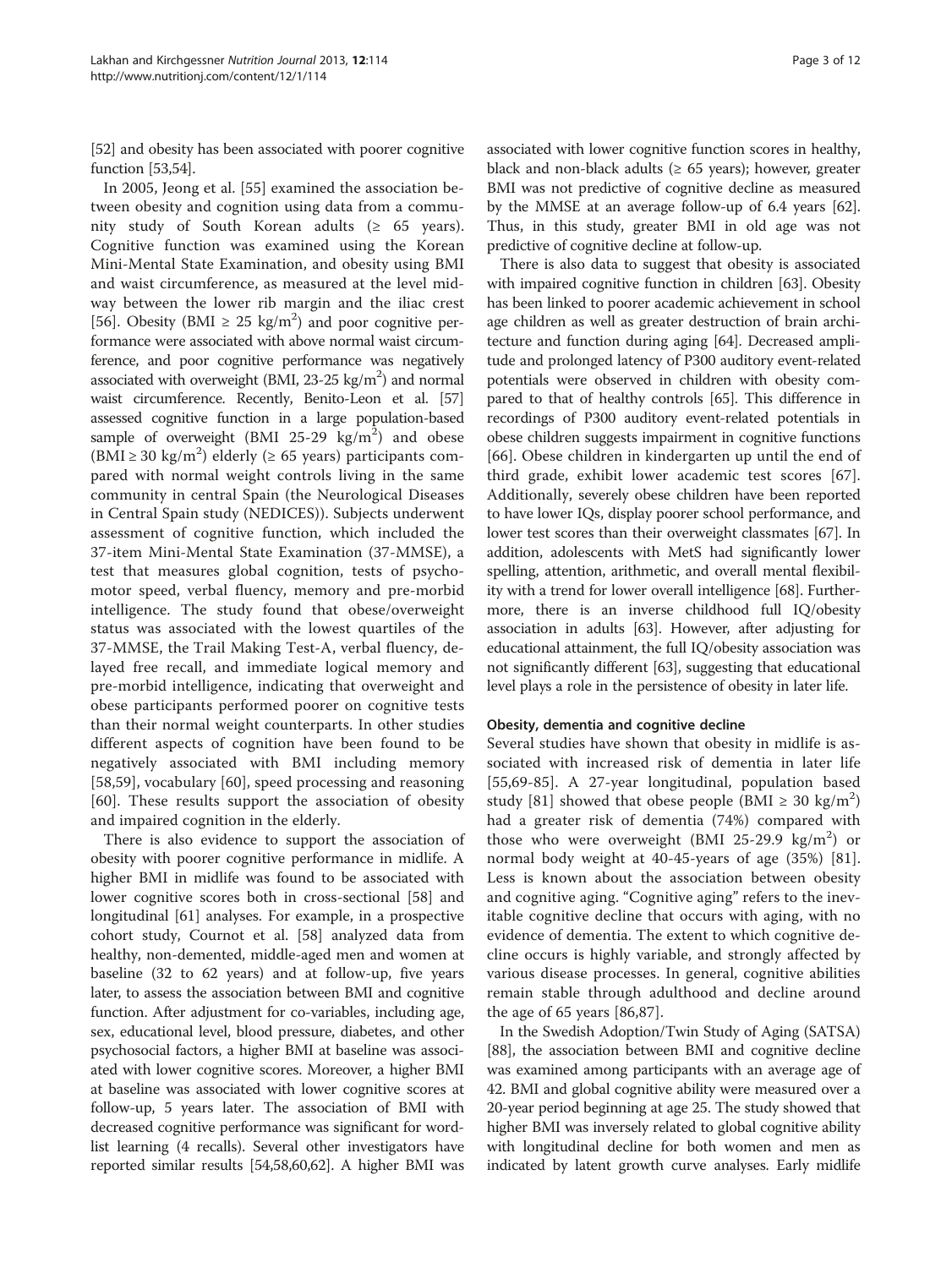obesity was associated with a steeper decline in general cognitive ability and perceptual speed, with a tendency for a steeper decline in verbal and spatial abilities. Moreover, being stably obese over a longer period of time was associated with lower cognitive function in late life. In contrast, when obesity developed in late life, there was a steeper decline in only verbal ability. Since verbal ability remains stable over the adult life span until very old age [[86](#page-9-0)], this can be seen as evidence that obesity is associated with cognitive decline. However, most studies assessing obesity in late life found no association between late-life obesity and late-life cognitive abilities [\[62,74\]](#page-9-0). Dahl and Hassing [[74](#page-9-0)] conducted a systematic review to examine the association between obesity and cognitive aging among individuals without dementia. The reviewed studies showed clear evidence that midlife obesity was associated with cognitive aging, whereas this association was weaker in late life.

Sabia et al. [[53](#page-9-0)] employing the Whitehall II cohort [[18](#page-8-0)], determined whether cognition in late midlife is influenced by lifetime obesity. In this study, BMI at 25 years (early adulthood) was self-reported at baseline and was measured in early midlife (mean age, 44 years) and again in late midlife (mean age, 61 years). Cognition was evaluated in late midlife by using the 30-item MMSE, and tests of memory (verbal memory) and executive function (Alice Heim 4-I, tests of verbal and phonemic fluency). The study found that the proportion of the population that was either overweight or obese increased from 13.6% (age 25) to 63.1% (age 61). Moreover, long-term obesity in adulthood was associated with lower cognitive performance in late midlife. Those who were obese at 2 or 3 occasions had lower mean MMSE scores and scores of memory and executive function, adjusted for age, sex, and education, than did their normal-weight counterparts. Thus, an increase in BMI over the adult life course was associated with lower cognitive performance in late midlife, supporting earlier reports [[58](#page-9-0)]. These data suggest that the association between obesity and cognition starts early in adulthood and continues to develop for many years.

# Obesity and cognition: the influence of metabolic factors

Singh-Manoux et al. [[18\]](#page-8-0), employing the Whitehall II cohort, determined the association of BMI and metabolic status with cognition. A cognitive test battery consisting of 4 standard tasks was administered, which consisted of the Alice Heim 4-1, a test of reasoning, in addition to a recall test to test short-term memory, and two measures of verbal fluency. In addition, a global cognitive score was created based on the 3 tests mentioned above. The results indicated that at baseline, obese individuals (BMI  $\geq$ 30 kg/m<sup>2</sup>) had lower cognitive scores than normal weight individuals. Moreover, the baseline differences were maintained over the 10-year follow-up. However, cognitive decline on the global score was only faster among individuals with both obesity and metabolic abnormality. It is important to note, that although this trend was evident for all tests, it was statistically significant only for the global cognitive score.

The influence of metabolic abnormalities on the association between obesity and cognition was also observed in the Italian Longitudinal Study on Aging (ILSA) [\[89](#page-9-0)], a prospective study, which investigated the relationship of MetS with the incidence of mild cognitive impairment and its progression to dementia. In this study, the presence of MetS, characterized by abdominal obesity, hypertension, and hypertriglyceridemia, in individuals with mild cognitive impairment (MCI) was associated with a significantly higher incidence rate for progression to dementia over 3.5 years of follow-up. The risk in MCI patients with MetS almost doubled compared with those with MCI without metabolic abnormalities.

Hypertension was found to modulate the association between obesity and cognitive functioning in participants of the Framingham Heart study [[90\]](#page-9-0). In this prospective study, BMI and blood pressure status were related to cognitive performance on tests administered 4-6 years later. The lowest levels of cognitive performance were seen for subjects with both hypertension and obesity as compared to those with either hypertension or obesity or neither of these risk factors. Interestingly, adverse effects of obesity and hypertension on cognitive performance were observed only in aging men. A synergistic influence of concomitant obesity and hypertension on cognition was also observed by Wolf et al. [\[61](#page-9-0)]. In this study, which employed the Framingham Offspring Study cohort, midlife measures of obesity and of hypertension were each significantly related to poorer cognitive performance on executive function and visual motor skills. Moreover, the relation of hypertension to cognitive performance was significantly modified by obesity. In addition to MetS and hypertension, diabetes has been linked to poorer cognitive performance; however, in this study, diabetes did not modify the effects of obesity on cognition [[54](#page-9-0)], suggesting that the underlying mechanisms may be different.

# Added sugars and cognition

Obesity is directly attributable to excessive caloric intake [[25\]](#page-8-0) and there is now strong evidence that intake of added sugars, mainly fructose and sucrose, contributes to the rising obesity and diabetes rates [\[9,26\]](#page-8-0). In particular, high-fructose corn syrup (HFCS)-sweetened beverages play a role in the development of obesity, and increased BMI is associated with their increased consumption. Intake of HFCS-sweetened beverages is also linked to metabolic abnormalities characteristic of the MetS. In addition,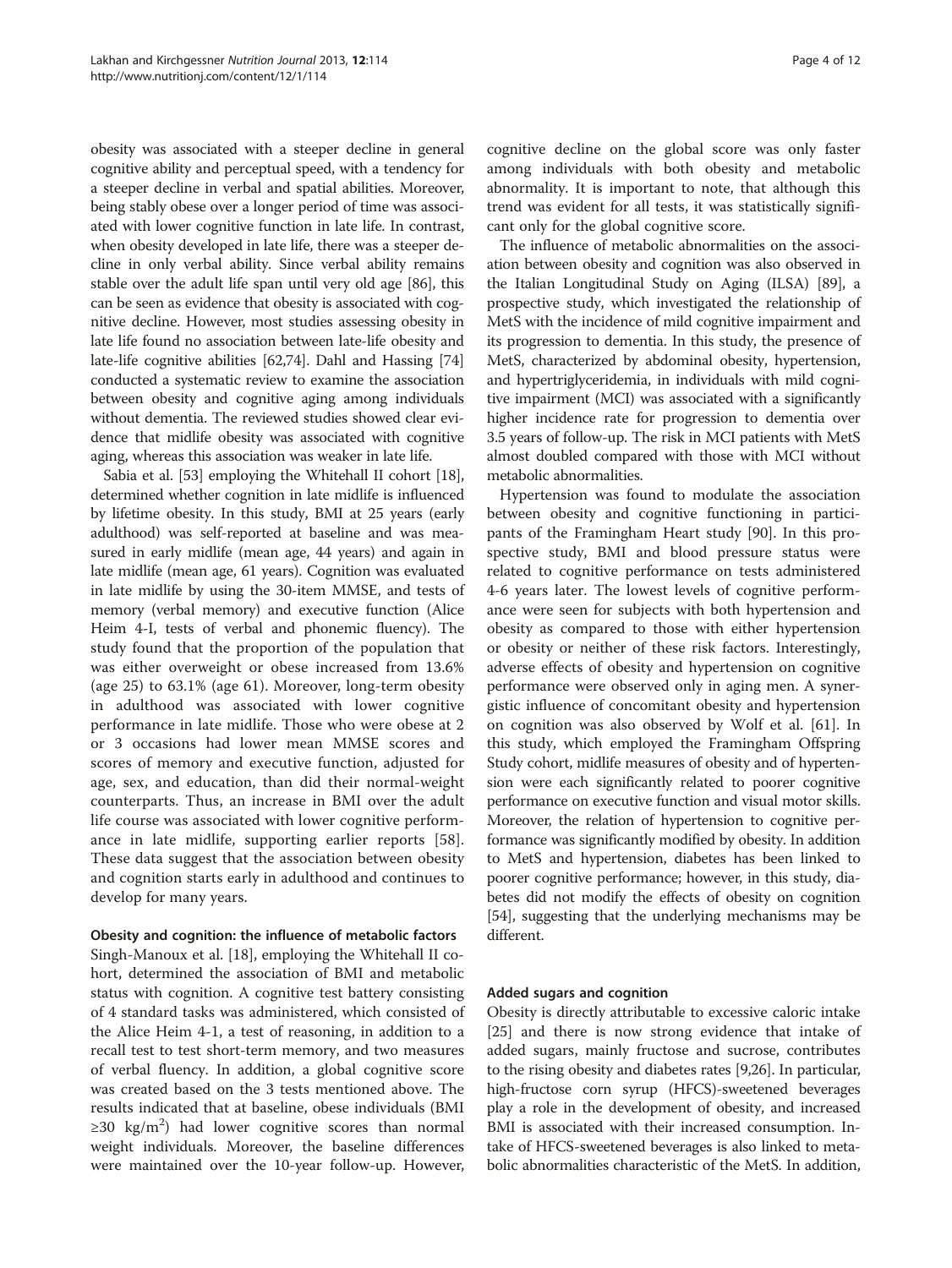several studies have shown that intake of added sugars is associated with lower cognitive function.

### Fructose

Fructose, an isomer of glucose, is a natural sugar found in many fruits. In equal amounts, it is sweeter than sucrose (glucose-fructose) and therefore commonly used as a sweetener. The commercial production of HFCS began in 1967. At that time, the fructose content of the syrup was  $\sim$ 15%. After several modifications, the fructose content was increased to 55% (HFCS-55) and it became the sweetener of choice for the soft drink and ice cream industries. Currently, HFCS accounts for 40% of all added caloric sweeteners [\[25,](#page-8-0)[91](#page-9-0)]. Approximately 80% of added sugars in soft drinks, baking products, and ice creams consist of HFCS [\[25](#page-8-0)[,92,93](#page-9-0)].

The intake of fructose has significantly increased over the past three decades and is derived largely from sucrose (composed of 50% fructose) and HFCS (42%, 55% or 90% fructose). In the US, yearly per capita caloric sweetener consumption rose around 20% since 1970 [[94](#page-9-0)]. Interestingly, this increase coincides with the obesity epidemic. Data on self-reported food intake from the National Health and Nutrition Examination Survey (NHANES) suggest that  $~15\%$  of the US population consumes  $\geq 25\%$ of energy from added sugars [\[92\]](#page-9-0). The largest source of added sugars in the Western diet is sugar-sweetened beverages, which accounts for more than 10% of energy intake [\[95](#page-9-0)]. The consumption of sugar-sweetened beverages increased by ~135% between 1977 and 2001 [\[76](#page-9-0)] contributing to an increase in the consumption of all caloric sweeteners of ~83 kcal/person/day [\[77\]](#page-9-0). It is estimated that nearly 7% of daily caloric consumption in the U.S. is from HFCS [[91](#page-9-0)]. More concerning is the fact that at least 30% of children (1-5 years of age) consumed sugarsweetened beverages (soft drinks) [[96](#page-10-0)].

The compositional similarity of HFCS to sucrose suggested that it was safe and would be metabolized in a similar manner. Thus, HFCS, like sucrose, was not perceived to pose a significant health risk, with the single exception of promoting dental caries [\[97,98](#page-10-0)]. Additionally, fructose does not directly stimulate insulin secretion and has a low glycemic index, which results in smaller increments in plasma glucose levels in healthy individuals and those with T2D [[99](#page-10-0)]. As a result, fructose was accepted as a beneficial dietary component and fructose was recommended as a sweetener to patients with diabetes. However, there are differences in how these sugars are metabolized and utilized in the body. Meals high in fructose have been shown to reduce circulating insulin and leptin levels in women [[91](#page-9-0)]. In contrast, dietary sucrose increases circulating insulin and leptin levels and inhibits eating, which in turn further inhibits food intake [[100](#page-10-0)]. Accordingly, the level of satiety from fructose intake may be less than that of

glucose or sucrose and ultimately add to body weight. In support of this idea, increased fructose intake, particularly in the form of HFCS-sweetened beverages, has been implicated in promoting obesity [\[101,102](#page-10-0)]. Results from animal studies showed that rats with access (12 hours) to HFCS gained significantly more body weight than rats given equal access to sucrose (10%), even though they consumed the same number of total calories. Moreover, over the long term, rats with access to HFCS gained significantly more body weight than the sucrose-fed group. The HFCS group exhibited an increase in abdominal fat and elevated circulating triglyceride levels [[103](#page-10-0)]. Studies have also shown that high fructose exacerbated weightgain in rats that are subsequently maintained on a high-fat diet [\[104](#page-10-0)]. Thus, excessive consumption of HFCS may contribute to the rising incidence of obesity.

Intervention studies provide a clear view of the relationship between sugar-containing beverages and body weight in humans. In a well-conducted study by Cox et al. [\[105](#page-10-0)] in overweight/obese male and female subjects, consumption of fructose (at 25% of energy requirements for 10 weeks), but not glucose, led to significant decreases in resting energy expenditure, thus contributing to the buildup of excess energy substrates. Furthermore, in one of the population segments at high risk of fructose-related obesity, it was demonstrated that a significant reduction in fructose and/or general sugar intake over a short period of time (3 months) in overweight and obese children might reduce the BMI [\[106](#page-10-0)].

Despite these data, we do not have direct evidence that links obesity to the consumption of physiological daily intake of fructose (<100 grams) in humans. In addition, added fructose (< 50 g/day) has no deleterious effect on triglyceride levels, glucose control, or insulin resistance. Nevertheless, consumption of sugar-sweetened beverages is associated with excess calorie intake, and an increased risk of T2D through an increase in body weight [\[107\]](#page-10-0). The increasing intake of HFCS paralleled the upward trend in the prevalence of T2D observed in the U.S. during the 20th century [[25](#page-8-0)]. Diets high in added-sugars promote visceral adiposity, dyslipidemia, and insulin resistance/ glucose intolerance [[28](#page-8-0)[,91](#page-9-0),[108-111](#page-10-0)]—all components of the MetS [[112\]](#page-10-0). Moreover, in animal studies, HFCS consumption seems to produce some of these changes associated with the MetS even without increasing the body weight [\[113](#page-10-0)]. This has led to the recommendation to limit the daily intake of added-sugars to no more than 10% of total energy [\[114](#page-10-0)].

#### Fructose and cognition

Results from animal studies suggest that fructose intake may be associated with cognitive decline. Stranahan et al. [\[115\]](#page-10-0) found that rats fed a high-fat, high-glucose diet and given access to HFCS displayed significantly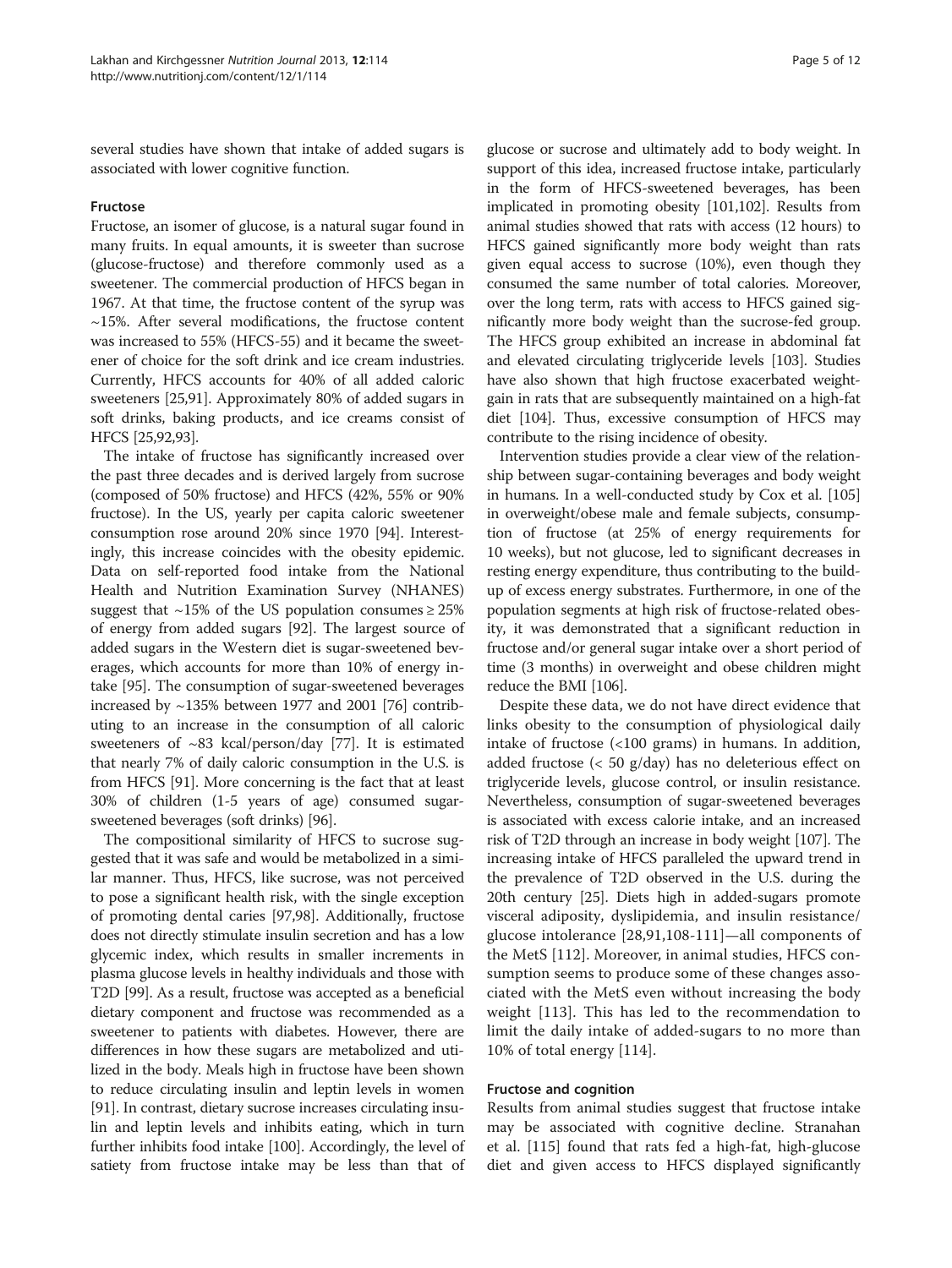impaired cognitive function, possibly via the development of insulin resistance. Ross et al. [[33](#page-8-0)] reported that a high fructose diet impairs spatial (hippocampal-dependent) memory in male rats. Their study showed that consuming a high fructose (60%) diet for almost 5 months increased the latency to reach the target and decreased time spent in the target quadrant and the number of target approaches in a spatial water maze probe test. High fructose intake did not influence navigational ability. In addition, the rats were able to learn and retain the location of the platform for short periods of time. Only impairments on the retention tests were recorded associated with high fructose intake (given 48 hours after training), which suggests that consumption of such a diet may impair long-term memory storage or retrieval, or both.

Impaired cognitive function by high fructose was also reported by Agrawal and Gomez-Pinilla [[32\]](#page-8-0). Agrawal and Gomez-Pinilla investigated the impact of a diet deficient in omega-3 FAs (n-3 deficient), to represent the "normal" Western diet, and the MetS on cognition and synaptic plasticity, and concomitant changes in the hippocampus, a region of the brain critical for learning and memory. Rats were randomly assigned to four groups: either with dietary omega-3 FA or a omega-3 FA deficient diet, and each of those were given fructose (15%) or no fructose in their drinking water. Dietary omega-3 FA deficiency impaired spatial learning and memory retention in a Barnes maze, which was further enhanced by the high fructose intake. Changes in cognitive function were accompanied by reduced expression of synaptophysin and synapsin I, synaptic plasticity-associated proteins found in the brain. In addition, high-fructose intake led to insulin resistance and hypertriglyceridemia, suggesting that either factor could impact on cognitive performance (see below). The addition of omega-3 FAs to the diet improved memory and ameliorated the memory impairments induced by fructose intake. All parameters of MetS in the brain related to the fructose treatment were also ameliorated by omega-3 FA intake. Together these results suggest that diets enriched with omega-3 FA can prevent the detrimental effects of fructose on cognition under "normal" conditions, and particularly during metabolic stress [[32](#page-8-0)]. Interestingly, long-term omega-3 FA supplementation has been shown to improve cognitive function in experimental animal models of AD [[32](#page-8-0)].

A recent population-based study investigated the association of fructose intake with cognitive function in humans. Ye et al. [\[116\]](#page-10-0) examined whether routine intakes of total sugars, added sugars (sucrose and HFCS), sugarsweetened beverages or sweetened solid foods are associated with declining cognitive function in humans. The study included middle-aged and older Puerto Rican adults  $(n = 737;$  mean age 56.3), without diabetes. Total sugars were defined as the sum of three free monosaccharides

(glucose, fructose, and galactose) and three free disaccharides (sucrose, lactose, and maltose). Cognitive function was measured with a battery of seven-tests: the MMSE, to assess general cognitive function, a sixteen-word list learning task to assess verbal memory, digit span forward and backward, to assess attention and working memory, clock drawing and figure copying, both to assess visual-spatial organization, verbal fluency, to assess the speed at which one provide exemplars to a category, and the Stroop test, the measure cognitive flexibility, response inhibition and processing speed. Among the participants,  $\sim$ 21% of energy intake was obtained from total sugars, and 12% from added sugars. Fruit drinks, soft drinks, dairy desserts, and sweets provided 22.1%, 12.9%, 11.3% and 10.3% of added sugars, respectively. Total sugars, added sugars, sucrose, glucose and added fructose were each significantly inversely associated with low MMSE scores, in contrast to natural fructose (from fruits and vegetables), which had no effect on cognitive function. Greater consumption of total sugars was also associated with lower word list learning score. These findings suggest that increased consumption of added sugars is associated with lower cognitive function in humans. Interestingly, the association between added sugar intake and MMSE was independent of BMI and age.

### Sucrose and cognition

Several studies have been conducted to explore the association of sucrose intake with cognitive function. Sucrose is composed of 50% fructose. Results from animal studies show that diets with higher sucrose content result in memory impairment. Rats exposed to a sucrose solution (32%) in addition to chow were found to have poorer memory in a novel object recognition task, when compared with rats that only received chow, whereas memory was not affected in rats given a high-fat diet [[117](#page-10-0)]. Interestingly, both the sucrose and high-fat groups became obese when given access to the diets and had increased fasting blood glucose levels; however, only the sucrose fed group showed impairment in object recognition. In addition, the time spent exploring the novel object was negatively correlated with fasting blood glucose levels. Thus, sucrose may be affecting cognitive function independent of its effects on body weight, as the two diets had differential effects on learning performance but not on body weight gain. Several animal studies have shown that Western diet-induced learning and memory impairments can precede the development of diet-induced obesity [[24](#page-8-0)[,118\]](#page-10-0). In addition, the authors hypothesized that the impairment in object recognition in sucrose fed rats, is due, to diet-induced alterations in blood glucose [\[117\]](#page-10-0). In another study, young rats fed a supplemental sucrose solution (32%) in addition to chow took significantly more time to find a hidden platform in the Morris Water Maze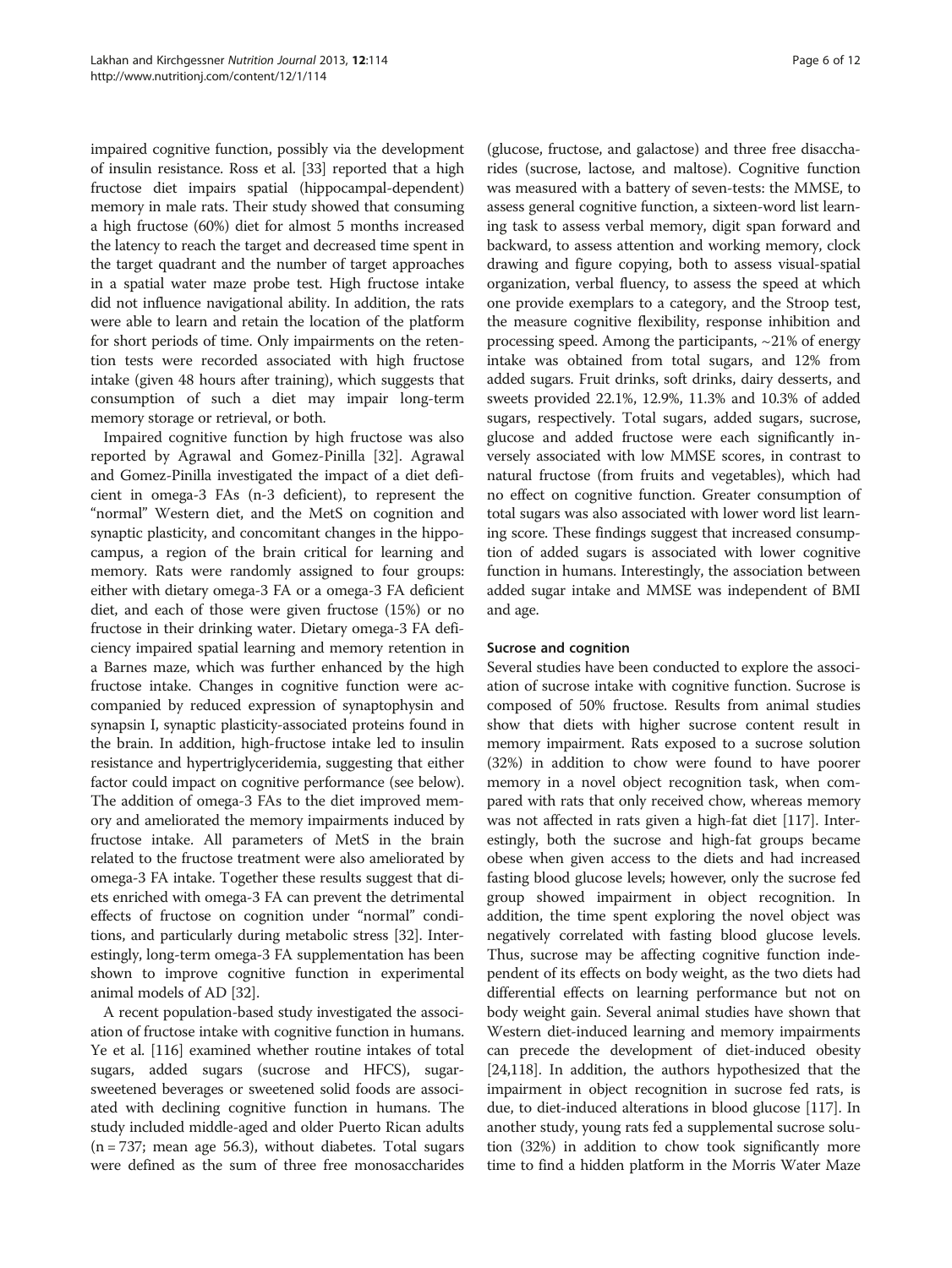(MWM), a widely-used task for assessing spatial memory, that is impaired in rats with damage confined to the hippocampus (see [\[119](#page-10-0)] for review). Moreover, when tested 10 days after the initial training trials, sucrose fed rats displayed deficits in long-term spatial memory [[79](#page-9-0)]. As in the previous study, fasting glucose levels were significantly higher in the sucrose-fed rats supporting the idea that these cognitive deficits arise from metabolic insults.

Postprandial memory performance after consuming a meal with high or a low glycemic index was examined in adults with well-controlled T2D [\[120](#page-10-0)]. It was shown that the high glycemic meal led to poorer performance in memory tests when administered 1-2 hours after eating. Similarly, a diet with a higher glycemic index led to poorer memory performance in normal weight undergraduate women [\[121\]](#page-10-0) and in non-diabetic individuals, including children [\[122](#page-10-0)]. In summary, simple rather than complex carbohydrates may impair postprandial memory performance.

# Underlying mechanisms

There are several possible mechanisms underlying the association between fructose intake, obesity, MetS and cognitive function. Animal studies have shown that excessive caloric intake impairs hippocampal synaptic plasticity suggesting that the hippocampus may be particularly sensitive to changes in dietary energy intake [\[123-125](#page-10-0)]. The hippocampus is a brain region critical for learning and memory. Thus, diet-induced changes in hippocampal neuronal plasticity may affect memory and cognition.

Inflammation is correlated with cognitive decline [\[126](#page-10-0)] and dementia [\[123,127,128\]](#page-10-0), and various inflammatory markers are increased in obese relative to lean individuals [[129](#page-10-0)]. Sugar-sweetened beverages were found in a 10 week intervention study to increase inflammatory activity [[130](#page-10-0)]. IL-1 has been implicated in memory consolidation, whereas IL-6 may mediate hippocampal dysfunction and thus affect memory and cognition [\[131\]](#page-10-0). IL-6 and Creactive protein (CRP) correlated with accelerated functional decline in the elderly, and middle age CRP levels may prognosticate dementia risk [\[132](#page-10-0)]. Patients with postsurgical neurocognitive decline, which occurs in 7-26% of patients undergoing surgery [\[133\]](#page-10-0), were observed to have a significant increase in CRP and IL-1 compared to patients without cognitive decline. Postoperative elevations in IL-6 and CRP were found to correlate with short- and medium-term cognitive dysfunction after coronary artery bypass surgery [[134\]](#page-10-0).

Vascular pathologies have been hypothesized to play a role [\[71\]](#page-9-0). In fact, there is evidence that the relations between obesity and cognition are modified by the presence of cardiovascular risk factors. In the Framingham Heart Study [\[90](#page-9-0)], obesity and hypertension were independently

associated with lower scores on multiple measures of cognitive functioning, and the adverse effects of obesity and hypertension were additive with respect to measures of episodic memory and visual-spatial constructive abilities. The highest level of performance was observed in the absence of obesity and hypertension, the second highest for those with either hypertension or obesity, and the lowest for those with both obesity and hypertension [\[90\]](#page-9-0).

It is now known that many of the diagnostic characteristics that define the MetS are individually related to cognitive impairment. Recently, Yau et al. [\[68](#page-9-0)] documented lower cognitive performance and alterations in brain structure among adolescents with MetS. Adolescents with MetS scored significantly lower on tests of arithmetic, spelling, attention, and mental flexibility and displayed a trend for lower overall intelligence. They also had, in a metabolic syndrome-dose-related fashion, smaller hippocampal volumes. Excessive fructose intake has been linked to increased lipogenesis, glycogenesis, oxidative stress and uric acid production [\[135\]](#page-10-0), and these metabolic changes are also associated with the MetS, which in turn, may lead to cognitive dysfunction [\[136](#page-10-0)]. Two epidemiological studies have reported an association between elevated uric acid and cognitive decline in older individuals [\[137,138](#page-10-0)], whereas one study found a protective effect [[139\]](#page-10-0).

Results suggest that insulin resistance induced by high fructose is linked to cognitive decline [\[140\]](#page-10-0). Rats fed diets supplemented with HFCS were more insulin resistant and cognitively impaired on spatial learning and ability tasks than non-supplemented rats [\[115\]](#page-10-0). Agrawal and Gomez-Pinilla [\[32](#page-8-0)] found that fructose intake and DHA deficiency increased hippocampal insulin resistance, as shown by a decrease in insulin receptor signaling. Insulin resistance results from impaired signaling at the level of the insulin receptor primarily as a result of altered phosphorylation. Phosphorylation of the insulin receptor and its distal signaling molecule Akt were reduced in rats fed the omega-3 FA-deficient diet, and that these effects were aggravated by high fructose intake. Inclusion of omega-3 FAs in the diet restored insulin signaling. A role of insulin resistance in memory impairment is supported by the observation that exogenous insulin enhances memory even in individuals with AD [[141](#page-10-0)]. Since memory deficits are positively correlated with increases in insulin resistance, this suggests that insulin signals neurons directly in the brain. Insulin can cross the blood–brain barrier (BBB) [\[142](#page-10-0)]. However, insulin receptor knockout mice perform normally in spatial learning and memory tests [[143](#page-10-0)], which suggests that other mechanisms are involved.

In rats, high fructose intake resulted in hyperinsulinemia, hyperglycemia, and an increase in triglyceride (TG) levels [[32](#page-8-0)]. In the study by Agrawal and Gomez-Pinilla [[32](#page-8-0)], insulin resistance index increased in proportion to TG levels, and given the association of cognitive impairment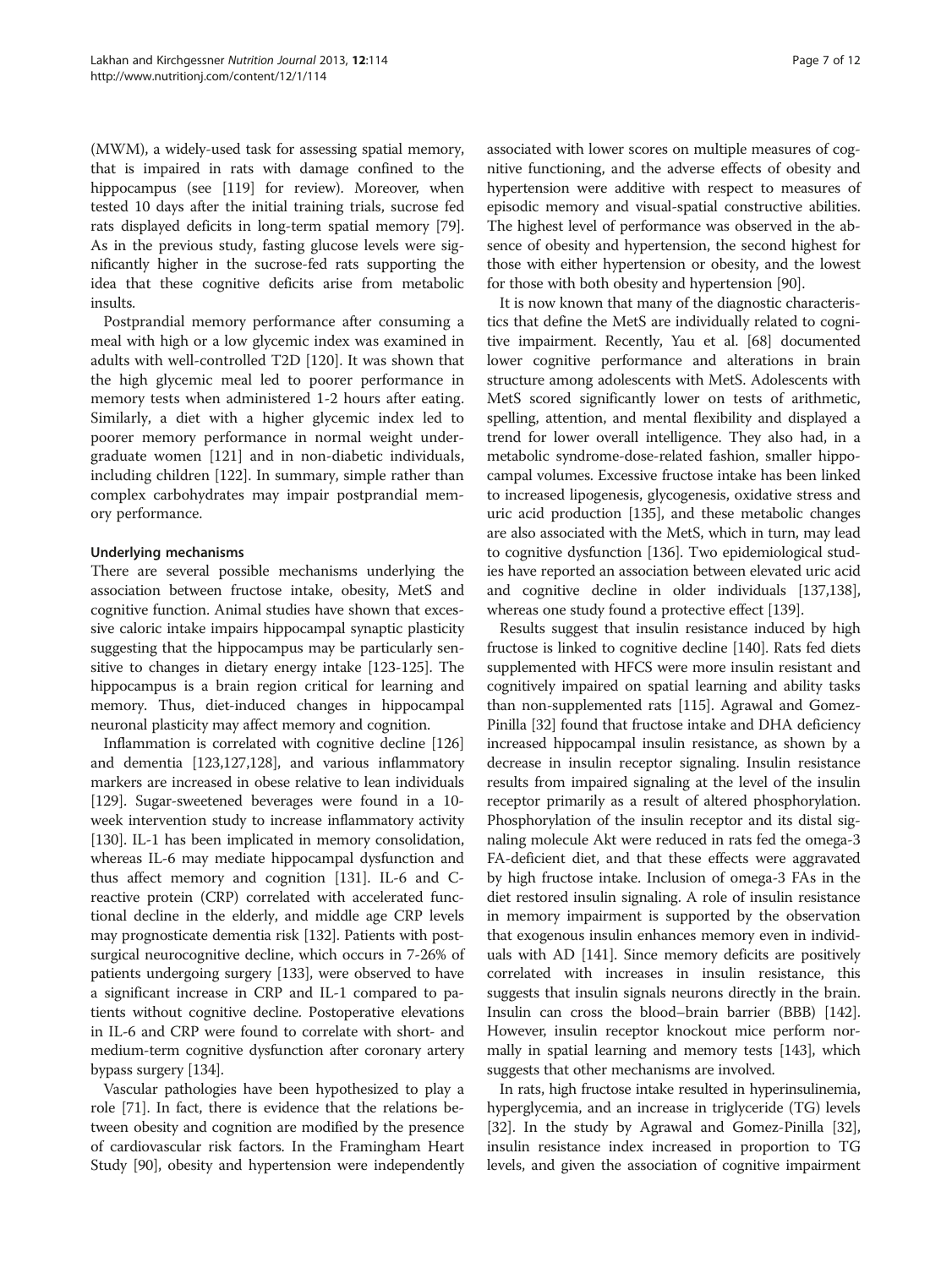with elevated TG levels, high fructose intake may prime the brain to insulin resistance by its effects on TGs. In fact, the application of TGs to hepatic cells decreases insulin's ability to trigger its signaling cascade [[144](#page-10-0)]. In addition, TGs can penetrate the BBB [\[145](#page-10-0)] and an injection of TGs directly into the brain impairs memory [[124](#page-10-0)]. Data also suggest that neuronal cells can metabolize fructose [\[146\]](#page-10-0); however, it is not known whether fructose can penetrate the BBB.

# The beneficial effects of omega-3 FAs

Omega-3 FAs (eicosapentaenoic acid (EPA) and docosahexaenoic acid (DHA)) are diet-dependent factors critical to normal brain development and function [[147](#page-11-0)], that have been shown to exert beneficial effects on cognition. DHA, the principle omega-3 (PUFA) in brain, has effects on neuronal membrane activity, which modulates cell signaling [[148](#page-11-0)]. DHA status is dependent on dietary supplementation because mammals are inefficient at producing DHA from precursors. In humans [[149\]](#page-11-0) and rats [[150](#page-11-0)], DHA concentration in the brain decreases with age. This appears to be related to the age-related deterioration in CNS functions [[149](#page-11-0)]. Data from animal studies support this idea. Rodents fed a low omega-3 FA diet showed significant cognitive deficits [\[150](#page-11-0)] that were reduced by DHA supplementation [[151](#page-11-0)]. In addition, DHA supplementation improved memory performance in aged mice [[152](#page-11-0)]. DHA levels in the hippocampus decrease with age and AD and impairs hippocampal-dependent spatial learning memory ability. This implies that adequate levels of DHA are required for optimal cognitive performance.

Supplementation with omega-3 FAs can counteract the effects of a high fructose diet on memory [[32\]](#page-8-0). In rodents, dietary omega-3 FA deficiency was associated with a decline in spatial memory in proportion to the intensity of insulin resistance, which was further aggravated by high fructose intake. There was no difference in body weight or total caloric intake; therefore, obesity did not appear to be a major contributor to altered memory functions in this model. Based on these data, it appears that omega-3 FA deficiency increases the vulnerability to the effects of high fructose, as evidenced by disruptions of insulin signaling and impaired cognitive functions.

A potential mechanism has been proposed [\[153\]](#page-11-0) by which DHA supports the development and maintenance of spatial learning memory. DHA is synthesized and taken up by neurons of the developing brain and hippocampus, which incorporate it into membrane phospholipids, especially phosphatidylethanolamine. This results in enhanced neurite outgrowth, synaptogenesis and neurogenesis. In support of this idea, exposure to omega-3 FAs increased synaptic protein expression to increase the dendritic spine density, and enhanced synaptic plasticity by increasing neurogenesis in the hippocampus. Retinoid signaling may be involved in the effects of DHA on learning memory performance as DHA supplementation appeared to increase retinoid X receptor expression compared with the untreated old group [\[154\]](#page-11-0).

Dietary DHA appears to be a promising target to protect against the detrimental effects of high fructose intake on cognitive performance. Animal studies have shown that consumption of a DHA enriched diet restores brain DHA levels [[155](#page-11-0)], enhances learning and memory tasks in aged animals [[155,156\]](#page-11-0), and significantly reduces beta amyloid, plaques, and tau in transgenic AD models [\[157,158](#page-11-0)]. Evidence from clinical studies indicates that dietary supplementation with omega-3 FAs improves cognitive performance in healthy children and adults [[159](#page-11-0)] and is somewhat effective in preventing or ameliorating cognitive decline in the aged [[160](#page-11-0)]; however, these findings are not consistent across studies [\[161,162](#page-11-0)]. Dietary supplementation with omega-3 FAs has little or no effects in underperforming individuals, and patients with mild to moderate AD [\[163\]](#page-11-0). Nevertheless, individuals (aged 65– 94 years) who consumed fish at least once per week were found to have a reduced risk of AD at  $\sim$  4 years follow-up compared to those who rarely or never ate fish [\[164](#page-11-0)]. Clearly, additional studies examining the effects of longer duration dietary supplementation with omega-3 FAs may identify greater change in cognitive function in study subjects.

# Conclusion

The association of obesity with chronic diseases, such as T2D and MetS is well known. What has recently emerged is the association of obesity with cognitive decline and that intake of added sugars may mediate the influence of obesity on cognitive function. The intake of fructose, along with HFCS has increased over the past three decades. With the rising trend in childhood obesity, causing children to be at risk of diabetes and MetS, the potential contribution of fructose to lower academic performance in adolescents is becoming increasingly realized. Although obesity may not be enough to warrant concern among parents, the lower academic potential of obese adolescents strongly argues for early treatment of childhood obesity and comprehensive intervention, including a limitation of sweetened soft drinks, especially those containing HFCS. Equally important is exploring the role of dietary omega-3 FAs, which appear to have beneficial effects on cognitive function and attenuate high-fructose associated cognitive decline.

#### Abbreviations

AD: Alzheimer's disease; BMI: Body mass index; CRP: C-reactive protein; DHA: Docosahexaenoic acid; EPA: Eicosapentaenoic acid; HFCS: High-fructose corn syrup; Il-1: Interleukin-1; Il-6: Interleukin-6; ILSA: Italian Longitudinal Study on Aging; Omega-3 FA: Omega-3 fatty acids; SATSA: Swedish Adoption/Twin Study of Aging; T2D: Type 2 diabetes; TG: Triglycerides; MetS: Metabolic syndrome; MMSE: Mini-Mental State Examination.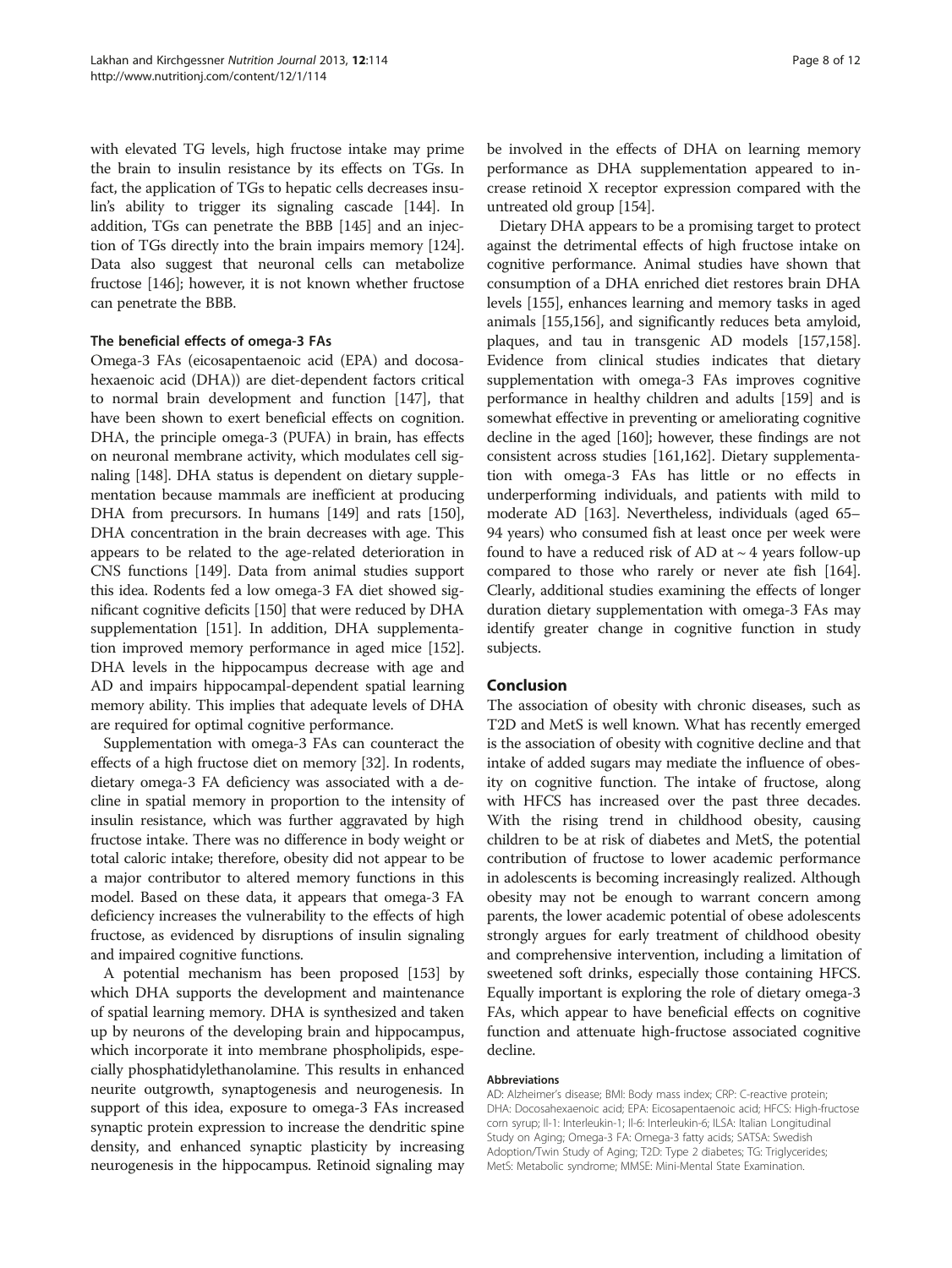#### <span id="page-8-0"></span>Competing interests

The authors declare that they have no competing interests.

#### Authors' contributions

Both authors participated in the preparation of the manuscript, and read and approved the final manuscript.

#### Author details

<sup>1</sup>Global Neuroscience Initiative Foundation, Los Angeles, CA, USA. 2 Neurological Institute, Cleveland Clinic, 9500 Euclid Ave, S100A, 44195, Cleveland, OH, USA. <sup>3</sup>School of Health and Medical Sciences, Seton Hall University, South Orange, NJ, USA.

#### Received: 4 April 2013 Accepted: 7 August 2013 Published: 8 August 2013

#### References

- WHO: Obesity: preventing and managing the global epidemic: report of a WHO consultation. World Health Organ Tech Rep Ser 2000, 894:1–253.
- WHO: WHO technical report. In Obesity-preventing and managing the global epidemic. Geneva: World Health Organization; 2000.
- 3. Hedley AA, Ogden CL, Johnson CL, et al: Prevalence of overweight and obesity among US children, adolescents, and adults, 1999–2002. JAMA 2004, 291:2847–2850.
- Visscher TL, Seidell JC, Menotti A, et al: Underweight and overweight in relation to mortality among men aged 40–59 and 50–69 years: the Seven Countries Study. Am J Epidemiol 2000, 15:660-666.
- 5. Controlling the global obesity epidemic. 2011.
- 6. Flynn MA, McNell DA, Maloff B, Mutasingwa D, Wu M, Ford C, Tough SC: Reducing obesity and related chronic disease risk in children and youth: a synthesis of evidence with "best practice" recommendations. Obes Rev 2006, Suppl 1:7–66.
- 7. Halbach SM, Flynn J: Treatment of obesity-related hypertension in children and adolescents. Curr Hypertens Rep 2013, 15(3):224–231.
- Moreno G, Johnson-Shelton D, Boles S: Prevalence and prediction of overweight and obesity among elementary school students. J Sch Health 2013, 83:157–163.
- Danaei G, Finucane MM, Lu Y, Singh GM, Cowan MJ, et al: National, regional, and global trends in fasting plasma glucose and diabetes prevalence since 1980: systematic analysis of health examination surveys and epidemiological studies with 370 country-years and 2.7 million participants. Lancet 2011, 378:31–40.
- 10. Steinman M, Lee S, John Boscardin W, Miao Y, Fung K, Moore K, et al: Patterns of multimorbidity in elderly veterans. J Am Geriatr Soc 2012, 60:1872–1880.
- 11. Wild S, Roglic G, Green A, Sicree R, King H: Global prevalence of diabetes. Diabetes Care 2004, 27:1047–1053.
- 12. Katsumata Y, Todoriki H, Higashiuesato Y, Yasura S, Willcox DC, et al: Metabolic syndrome and cognitive decline among the oldest old in Okinawa: in search of a mechanism: the KOCOA project. J Gerontol A Biol Sci Med Sci 2012, 67A:126–134.
- 13. Ervin RB: Prevalence of metabolic syndrome among adults 20 years of age and over, by sex, age, race and ethnicity, and body mass index: United States. Nat Statistics Rep 2009, 13:1–8.
- 14. De Rerranti SD, Gauvreau K, Ludwig DS, Neufeld EJ, Newburger JW, Rifal N: Prevalence of the metabolic syndrome in American adolescents: findings from the third national health and nutrition examination survey. Circulation 2004, 110:2494–2499.
- 15. Xu WL, Atti AR, Gatz M, Pedersen NL, Johansson B, Fratiglioni L: Midlife overweight and obesity increase late-life dementia risk. Neurology 2011, 76:1568–1574.
- 16. Stewart R, Masaki K, Xue QL, Peila R, Petrovitch H, White LR, Launer LJ: A 32-year prospective study of change in body weight and incident dementia: the Honolulu-Asia aging study. Arch Neurol 2005, 62:55–60.
- 17. Elias MF, Beiser A, Wolf PA, Au R, White R, D'Agostino RB: The preclinical phase of Alzheimer disease: a 22-year prospective study of the Framingham cohort. Arch Neurol 2000, 57:808–813.
- 18. Singh-Manoux A, Czernichow S, Elbaz A, Dugravot A, Sabia S, Hagger-Johnson EJ, et al: Obesity phenotypes in midlife and cognition in early old age: the Whitehall II cohort study. Neurology 2012, 79:755–762.
- 19. Strachan MW: R D Lawrence Lecture 2010: the brain as a target organ in Type 2 diabetes: exploring the links with cognitive impairment and dementia. Diabet Med 2011, 28:141–147.
- 20. Strachan MW, Reynolds RM, Marioni RE, Price JF: Cognitive function, dementia and type 2 diabetes mellitus in the elderly. Nat Rev Endocrinol 2011, 7:108–114.
- 21. Gold SM, Dziobek I, Sweat V, Tirsi A, Rogers K, et al: Hippocampal damage and memory impairments as possible early brain complications of type 2 diabetes. Diabetologia 2007, 50:711–719.
- 22. Panza F, Firsardi V, Capurso C, Imbimbo BP, Vendemiale G, et al: Metabolic syndrome and cognitive impairment: current epidemiology and possible underlying mechanisms. J Alzheimers Dis 2010, 21:691–724.
- 23. Yaffe K, Weston AL, Blackwell T, Krueger KA: The metabolic syndrome and devleopment of cognitive impairment among older women. Arch Neurol 2009, 66:324–328.
- 24. Kanoski SE, Davidson TL: Different patterns of memory impairments accompany short- and longer-term maintenance on a high-energy diet. J Exp Psychol Anim Behav Process 2010, 36:313-319.
- 25. Gross LS, Li L, Ford ES, Liu S: Increased consumption of refined carbohydrates and the epidemic of type 2 diabetes in the United States: an ecologic assessment. Am J Clin Nutr 2004, 79:774-779.
- 26. Tappy L, Le KA, Tran C, Paquot N: Fructose and metabolic diseases: new findings, new questions. Nutrition 2010, 26:1044-1049.
- 27. Bray GA, Popkin BM: Calorie-sweetened beverages and fructose: what have we learned 10 years later. Pediatr Obes 2013, 8(4):242-428.
- 28. Malik VS, Schulze MB, Hu FB: Intake of sugar-sweetened beverages for its effects to increase visceral adiposity and induce dyslipidemia and insulin resistance. Curr Opin Lipidol 2006, 19:16–24.
- 29. Goran MI, Ulijaszek SJ, Ventura EE: High frructose corn syrup and diabetes prevalence: a global perspective. Glob Public Health 2013, 8:55-64.
- 30. Goran MI, Ulijaszek SJ, Ventura EE: High fructose corn syrup and diabetes prevalence: a global perspective. Glob: Public Health; 2012.
- 31. Sun SZ, Anderson GH, Flickinger BD, Williamson-Hughes PS, Empie MW: Fructose and non-fructose sugar intakes in the US population and their associations with indicators of metabolic syndrome. Food Chem Toxicol 2011, 49:2875–2882.
- 32. Agrawal R, Gomez-Pinilla F: Metabolic syndrome in the brain: deficiency in omega-3 fatty acid exacerbates dysfunctions in insulin receptor signalling and cognition. J Physiol 2012, 590:2485-2499.
- 33. Ross AP, Bartness TJ, Mielke JG, Parent MB: A high fructose diet impairs spatial memory in male rats. Neurobiol Learn Mem 2009, 92:410–416.
- 34. Costello DA, Claret M, Al-Qassab H, Plattner F, Irvine EE, et al: Brain deletion of insulin receptor substrate 2 disrupts hippocampal synaptic plasticity and metaplasticity. PLOS One 2012, 7:e31124.
- Burkhalter TM, Hillman CH: A narrative review of physical activity, nutrition, and obesity to cognition and scholastic performance across the human lifespan. Adv Nutr 2011, 2:201S–206S.
- 36. De Rooij SR, Wouters H, Yonker JE, Painter RC, Roseboom TJ: Prenatal undernutrition and cognitive function in late adulthood. Proc Natl Acad Sci 2010, 107:16881-16888.
- 37. Simonson M, Chow BF: Maxe studies on progeny of underfed mother rats. J Nutr 1970, 33:373–385.
- 38. Bush M, Leathwood PD: Effect of different regimens of early malnutrition on behavioral development and adult avoidance learning in Swiss white mice. Br J Nutr 1975, 33:373–385.
- 39. Rogers PJ, Tonkiss J, Smart JL: Incidental learning is impaired during earlylife undernutrition. Dev Psychobiol 1986, 19:113–124.
- 40. Ranade SC, et al: Different types of nutritional deficiencies affect different domains of spatial memory function checked in a radial arm maze. Neuroscience 2008, 152:859–866.
- 41. Bhate V, et al: Vitamin B12 status of pregnant Indian women and cognitive function in their 9-year-old children. Food Nutr Bull 2008, 29:249–254.
- 42. Freeman HE, Klein RE, Kagan J, Yarbrough C: Relations between nutrition and cognition in rural Guatemala. Am J Public Health 1977, 67:233-239.
- 43. Rampersaud GC, Pereira MA, Girard BL, Adams J, Metzl JD: Breakfast habits, nutritional status, body weight, and academic perfomance in children and adolescents. J Am Diet Assoc 2005, 105(5):743-760.
- 44. Siega-Riz A, Popkin B, Carson T: Trends in breakfast consumption for children in the United States from 1965-1991. Am J Clin Nutr 1998, 67:748S–756S.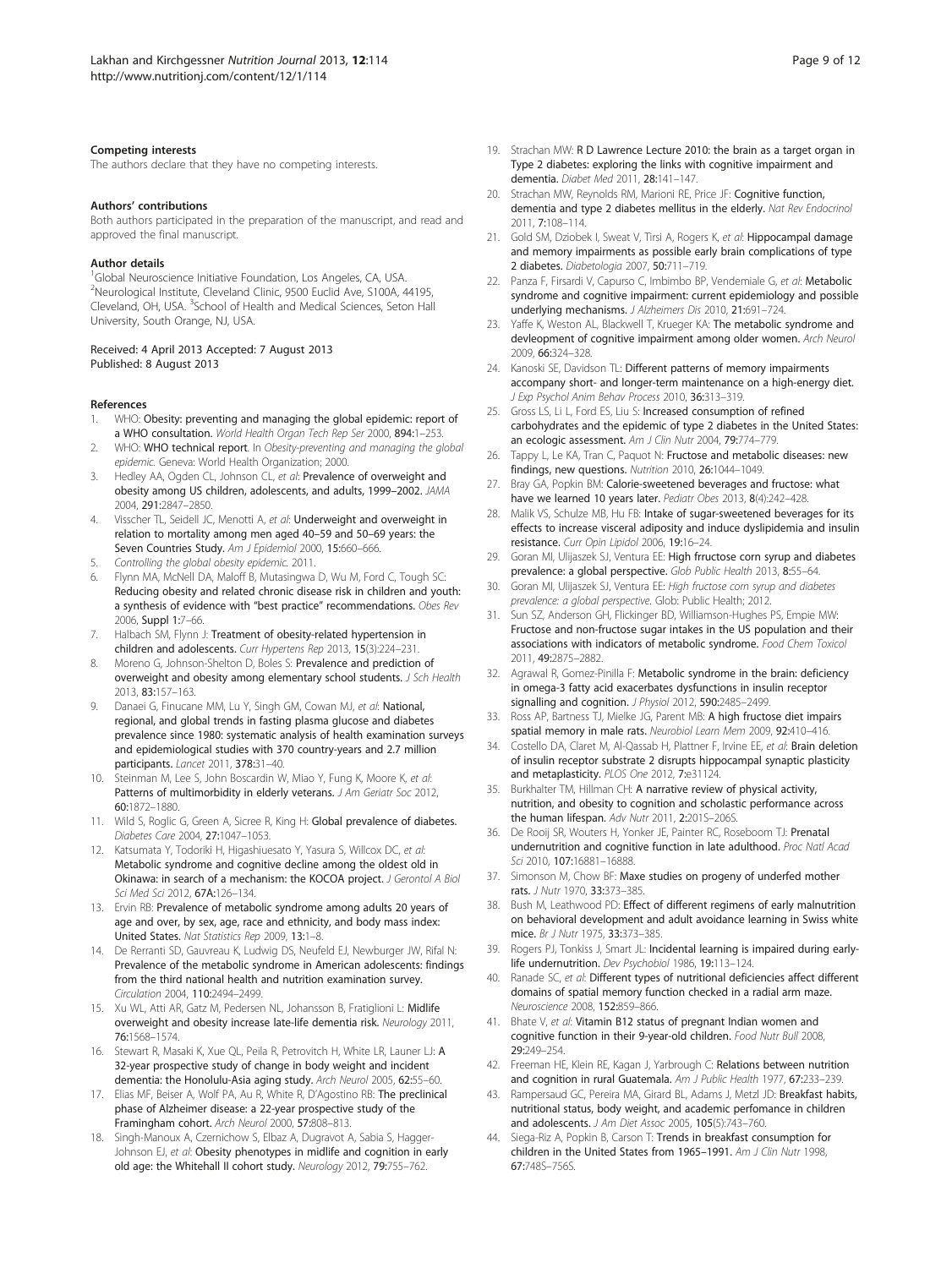- <span id="page-9-0"></span>45. Pollitt E, Lewis NL, Garza C, Shulman RJ: Fasting and cognitive function. J Psychiat Res 1982–1983, 17:169–174.
- 46. Wesnes KA, Pincock C, Richardson D, Helm G, Hails S: Breakfast reduces decline in attention and memory over the morning in schoolchildren. Appetite 2003, 41:329–331.
- 47. Mahoney CR, Taylor HA, Kanarek RB, Samuel P: Effect of breakfast composition on cognitive processes in elementary school children. Physiol Behav 2005, 85:635–645.
- 48. Craig A, Richardson E: Effects of experimental and habitual lunch-size on performance, arousal, hunger and mood. Int Arch Occup Environ Health 1989, 61:313–319.
- 49. Wesnes KA, Pincock C, Scholey A: Breakfast is associated with enhanced cognitive function in schoolchildren: an internet based study. Appetite 2012, 59:646–649.
- 50. Liu J, Hwang WT, Dickerman B, Compher C: Regular breakfast consumption is associated with increased IQ in kindergarten children. Earlyt Hum Dev 2013, 89(4):257–262.
- 51. Widenhorn-Muller K, Hille K, Klenk J, Weiland U: Influence of having breakfast on cognitive performance and mood in 13-to-20-year-old high school students: results of a crossover trial. Pediatrics 2008, 122:279–284.
- 52. Hu F, Van Dam R, Liu S: Diet and risk of Type II diabetes: the role of types of fat and carbohydrate. Diabetologia 2001, 44:805–817.
- 53. Sabia S, Kivimaki M, Shipley MJ, Marmot MG, Singh-Manoux A: Body mass index over the adult life course and cognition in late midlife: the Whitehall II Cohort study. Am J Clin Nutr 2009, 89:601-607.
- 54. Elias MF, Elias PK, Sullivan LM, Wolf PA, D'Agostino RB: Obesity, diabetes and cognitive deficit: the Framingham heart study. Neurobiol Aging 2005, 26:11–16.
- 55. Jeong SK, Nam HS, Son MH, Son EJ, Cho KH: Interactive effect of obesity indexes on cognition. Dement Geriatr Cogn Disord 2005, 19:91–96.
- 56. Okosun IS, Liao Y, Rotimi CN, Choi S, Cooper RS: Predictive values of waist circumference for dyslipidemia, type 2 diabetes and hypertension in overweight White, Black, and Hispanic American adults. *J Clin Epidemiol* 2000, 53:401–408.
- 57. Benito-Leon J, Mitchell AJ, Hernandez-Gallego J, Bermejo-Pareja F: Obesity and impaired cognitive functioning in the elderly: a population-based cross-sectional study (NEDICES). Eur J Neurol 2013.
- 58. Cournot M, Marquie JC, Ansiau D, Martinaud C, Fonds H, Ferrieres J, Ruidavets JB: Relation between body mass index and cognitive function in healthy middle-aged men and women. Neurology 2006, 67:1208–1214.
- 59. Gunstad J, Paul RH, Cohen RA, Tate DF, Gordon E: Obesity is associated with memory deficits in young and middle-aged adults. Eat Weight Disord 2006, 11:e15–19.
- 60. Kilander L, Nyman H, Boberg M, Lithell H: Cognitive function, vascular risk factors and education: a cross-sectional study based on a cohort of 70 year-old men. J Intern Med 1997, 242:313–321.
- 61. Wolf PA, Beiser A, Elias MF, Au R, Vasan RS, Seshadri S: Relation of obesity to cognitive function: importance of central obesity and synergistic influence of concomitant hypertension: the Framingham heart study. Curr Alzheimer Res 2007, 4:111–116.
- 62. Sturman MT, De Leon CF, Bienias JL, Morris MC, Wilson RS, Evans DA: Body mass index and cognitive decline in a biracial community population. Neurology 2008, 70:360–367.
- 63. Yu ZB, Han SP, Cao XG, Guo XR: Intelligence in relation to obesity: a systematic review and meta-analysis. Obes Rev 2010, 11:656–670.
- 64. Li X: A study of intelligence and personality in children with simple obesity. Int J Obes Relat Metab Disord 1995, 19:355–357.
- 65. Tascilar ME, Turkkahraman D, Oz O, Yucel M, Taskesen M, Eker I, et al: P300 auditory event-related potentials in children with obesity: is childhood obesity related to impairment in cognitive functions. Pediatr Diabetes 2011, 12:589–595.
- 66. Khaliq F, Alam KK, Vaney N, Singh TB: Sensory, cognitive and motor assessment of children with poor academic performance: an auditory evoked potential study. Indian J Physiol Pharmacol 2010, 54:255–264.
- 67. Datar A, Sturm R: Childhood overweight and elementary school outcomes. Int J Obes 2006, 30:1449–1460.
- 68. Yau PL, Castro MG, Tagani A, Tsui WH, Convit A: Obesity and metabolic syndrome and functional and structural brain impairments in adolescence. Pediatrics 2012, 130:e856–864.
- 69. Anstey KJ, Cherbuin N, Budge M, Young J: Body mass index in midlife and late-life as a risk factor for dementia: a meta-analysis of prospective studies. Obes Rev 2011, 12:e426–e437.
- 70. Gorospe EC, Dave JK: The risk of dementia with increased body mass index. Ageing 2007, 36:23–29.
- 71. Gustafson D: Adiposity indices and dementia. Lancet Neurol 2006, 5:713-720.
- 72. Gustafson D, Rothenberg E, Blennow K, Steen B, Skoog I: An 18-year follow-up of overweight and risk of Alzheimer disease. Arch Intern Med 2003, 163:1524–1528.
- 73. Beydoun MA, Beydoun HA, Wang Y: Obesity and central obesity as risk factors for incident dementia and its subtypes: a systematic review and meta-analysis. Obes Rev 2008, 9:204–218.
- 74. Dahl AK, Hassing LB: Obesity and cognitive aging. Epidemiol Rev 2012,  $35(10):22-32$
- 75. Berrino F: Western diet and Alzheimer's disease. Epidemiol Prev 2002, 26(3):107–115.
- 76. Pasinetti G, Eberstein J: Metabolic syndrome and the role of dietary lifestyles in Alzheimer's disease. J Neurochem 2008, 106:1503–1514.
- 77. Benton D, Maconie A, Williams C: The influence of the glycemic load of breakfast on the behaviour of children in school. Physiol Behav 2007, 92:717–724.
- 78. Eskelinen M, Ngandu T, Helkala E, Tuomilehto J, Nissinen A, Soininen H, et al: Fat intake at midlife and cognitive impairment later in life: a population-based CAIDE study. Int J Geriatr Psychiatry 2008, 23:741-747.
- Jurdak N, Lichtenstein AH, Kanarek RB: Diet-induced obesity and spatial cognition in young male rats. Nutr Neurosci 2008, 11:48–54.
- 80. Morris MC, Evans DA, Bienias JL, Tangney CC, Wilson RS: Dietary fat intake and 6-year cognitive change in an older biracial community population. Neurology 2004, 62:1573–1579.
- 81. Whitmer RA, Gunderson EP, Barrett-Connor E, Quesenberry CP Jr, Yaffe K: Obesity in middle age and future risk of dementia: a 27 year longitudinal population based study. BMJ 2005, 330:1360.
- 82. Luchsinger JA, Tang MX, Shea S, Mayeux R: Caloric intake and the risk of Alzheimer's disease. Arch Neurol 2002, 59:1258–1263.
- 83. Kivipelto M, Ngandu T, Fratiglioni L, et al: Obesity and vascular risk factors at midlife and the risk of dementia and Alzheimer disease. Arch Neurol 2005, 62:1556–1560.
- 84. Rosengren A, Skoog I, Gustafson D, Wilhelmsen L: Body mass index, other cardiovascular risk factors, and hospitalization for dementia. Arch Intern Med 2005, 165:321–326.
- 85. Kivipelto M, Helkala EL, Hanninen T, et al: Midlife vascular risk factors and late-life mild cognitive impairment: a population-based study. Neurology 2001, 56:1683–1689.
- 86. Finkel D, Reynolds C, McArdle JJ, et al: Latent growth curve analyses of accelerating decline in cognitive abilities in late adulthood. Dev Psychol 2003, 39:535–550.
- 87. Schaie KW: Developmental influences on adult intelligence- the Seattle longitudinal study. New York: Oxford University Press; 2005.
- 88. Dahl A, Hassing LB, Fransson E, et al: Being overweight in midlife is associated with lower cognitive ability and steeper cognitive decline in late life. J Gerontol A Biol Sci Med Sci 2010, 65:57-62.
- 89. Solfrizzi V, Scafato E, Capurso C, D'Introno A, Colacicco AM, Frisardi V, et al: For the Italian longitudinal study on aging working group, metabolic syndrome, mild cognitive impairment, and progression to dementia: the Italian longitudinal study on aging. Neurobiol Aging 2009, 32:1932–1941.
- 90. Elias MF, Elias PK, Sullivan LM, Wolf PA, D'Agostino RB: Lower cognitive function in the presence of obesity and hypertension: the Framingham heart study. Int J Obes 2003, 27:260–268.
- 91. Bray GA, Nielsen SJ, Popkin BM: Consumption of high-fructose corn syrup in beverages may play a role in the epidemic of obesity. Am J Clin Nutr 2004, 79:537–543.
- 92. Marriott BP, Olsho L, Hadden L, Connor P: Intake of added sugars and selected nutrients in the United States, National Health and Nutrition Examination Survey (NHANES) 2003–2006. Crit Rev Food Sci Nutr 2010, 50:228–258.
- 93. Hanover L, White J: Manufacturing, composition, and applications of fructose. Am J Clin Nutr 1993, 58:724S–732S.
- 94. Wells HF, Buzby JC: A report from the economic research service: dietary assessment of major trends in U.S. food consumption, 1970–2005. United States Department of Agriculture; Washington, DC. Economic Information Bulletin 2008, 33:1–20.
- 95. Popkin BM, Armstrong LE, Bray GM, Caballero B, Frei B, Willett WC: A new proposed guidance system for beverage consumption in the United States. Am J Clin Nutr 2006, 83:529-542.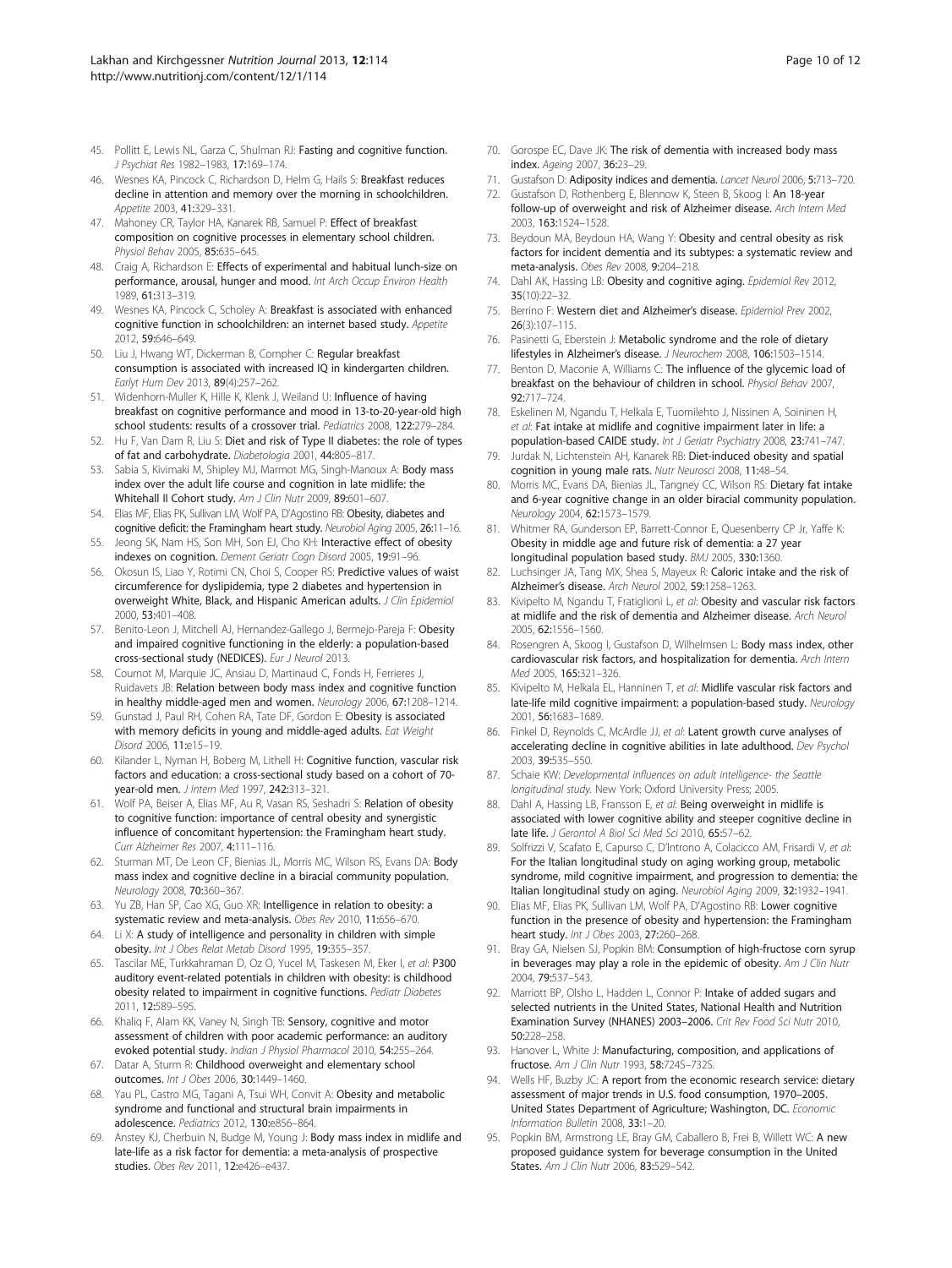- <span id="page-10-0"></span>96. Fulgoni VL, Quann EE: National trends in beverage consumption in children from birth to 5 years: analysis of NHANES across three decades. Nutr 1 2012 11:92
- 97. Glinsmann WH, Irausquin H, Park YK: Evaluation of health aspects of sugars contained in carbohydrate sweeteners: reports of sugars task force. J Nutr 1986, 116:S1–216.
- 98. Glinsmann WH, Bowman BA: The public health significance of dietary fructose. Am J Clin Nutr 1993, 58:820S–823S.
- 99. Bantle J: Dietary fructose and metabolic syndrome and diabetes. J Nutr 2009, 139:1263S–1268S.
- 100. Saad MF, Khan A, Sharma A, Michael R, Riad-Gabriel MG, Boyadjian R, et al: Physiological insulinemia actuely modulates plasma leptin. Diabetes 1998, 47:544–549.
- 101. Ritzkalla SW: Health implications of fructose consumption: a review of recent data. Nutr Metab 2010, 7:82.
- 102. Bray G: How bad is fructose? Am J Clin Nutr 2007, 86:895-896.
- 103. Bocarsly ME, Powell ES, Avena NM, Hoebel BG: High-fructose corn syrup causes characteristics of obesity in rats: increased body weight, body fat and triglyceride levels. Pharmacol Biochem Behav 2010, 97:101–106.
- 104. Shapiro A, Mu W, Roncal C, Duerenberg P: Fructose-induced leptin resistance exacerbates weight gain in response to high-fat feeding. Am J Physiol Regul Integr Comp Physiol 2008, 295:R1370-1375.
- 105. Cox CL, Stanhope KL, Schwarz JM, Graham JL, Hatcher B, Griffen SC, et al: Consumption of fructose-sweetened beverages for 10 weeks reduces net fat oxidation and energy expenditure in overweight/obese men and women. Eur J Clin Nutr 2012, 66:201–208.
- 106. Maier IB, Stricker L, Ozel Y, Wagnerberger S, Bischoff SC, Bergheim I: A low fructose diet in the treatment of pediatric obesity: a pilot study. J Nutr 2011, 142:251–257.
- 107. Everitt AV, Hilmer SN, Brand-Miller JC, Jamieson HA, Truswell AS, et al: Dietary approaches that delay age-related diseases. Clin Interv Aging 2006, 1:11–31.
- 108. Havel P: Dietary fructose: implications for dysregulation of energy homeostasis and lipid/carbohydrate metabolism. Nutr Rev 2005, 63:133–157.
- 109. Malik VS, Popkin BM, Bray GA, Despres JP, Hu FB: Sugar-sweetened beverages, obesity, type 2 diabetes mellitus, and cardiovascular disease risk. Circulation 2010, 121:1356–1364.
- 110. Elliott SS, Keim NL, Stern JS, Teff K, Havel PJ: Fructose, weight gain, and the insulin resistance syndrome. Am J Clin Nutr 2002, 76:911–922.
- 111. Stanhope K: Role of fructose-containing sugars in the epidemics of obesity and metabolic syndrome. Annu Rev Med 2012, 63:329–343.
- 112. Bremer AA, Stanhope KL, Graham JL, Cummings BP, Wang W, Saville BR, Harvel PJ: Fructose-fed rhesus monkeys: a nonhuman primate model of insulin resistance, metabolic syndrome, and type 2 diabetes. Clin Transl Sci 2011, 4:243–252.
- 113. Ferder L, Ferder MD, Inserra F: The role of high-fructose corn syrup in metabolic syndrome and hypertension. Curr Hypertens Res 2010, 12:105–112.
- 114. Aller EE, Abete I, Astrup A, Martinez JA, Van Baak MA: Starches, sugars and obesity. Nutrients 2011, 3:341–369.
- 115. Stranahan AM, Norman ED, Lee K, et al: Diet-induced insulin resistance impairs hippocampal synaptic plasticity and cognition in middle-aged rats. Hippocampus 2008, 18:1085–1088.
- 116. Ye X, Gao X, Scott T, Tucker KL: Habitual sugar intake and cognitive function among middle-aged and older Puerto Ricans without diabetes. Br J Nutr 2011, 106:1423–1432.
- 117. Jurdak N, Kanarek RB: Sucrose-induced obesity impairs novel object recognition learning in young rats. Physiol Behav 2009, 96:1–5.
- 118. Murray AJ, Knight NS, Cochlin LE, McAleese S, Deacon RM, Rawlins JN, et al: Deterioration of physical performance and cognitive function in rats with short-term high-fat feeding. FASEB J 2009, 23(12):4353–4360.
- 119. D'Hooge R, De Deyn PP: Applications of the Morris water maze in the study of learning and memory. Brain Res Brain Res Rev 2001, 36:60–90.
- 120. Papanikolaou Y, Palmer H, Binns MA, Jenkins DJ: Better cognitive performance following a low-glycemic-index compared with a highglycemic-index carbohydrate meal in adults with type 2 diabetes. Diabetologia 2006, 49:855–862.
- 121. Nabb S, Benton D: The influence on cognition of the interaction between the macro-nutrient content of breakfast and glucose tolerance. Physiol Behav 2006, 87:16–23.
- 122. Kanoski SE, Davidson TL: Western diet consumption and cognitive impairment: links to hippocamal dysfunction and obesity. Physiol Behav 2011, 103:59–68.
- 123. Molteni R, Barnard RJ, Ying Z, Roberts CK, Gomez-Pinilla F: A high-fat, refined sugar diet reduces hippocampal brain-derived neurotrophic factor, neuronal plasticity, and learning. Neuroscience 2002, 112:803–814.
- 124. Farr SA, Yamada KA, Butterfield DA, Abdul HM, Xu L, Miller NE, et al: Obesity and hypertriglyceridemia produce cognitive impairment. Endocrinology 2008, 149:2628–2636.
- 125. Stranahan AM, Norman ED, Lee K, Cutler RG, Telljohann R, Egan JM, Mattson MP: Diet-induced insulin resistance impairs hippocampal synaptic plasticity and cognition in middle-aged rats. Hippocampus 2008, 18:1085–1088.
- 126. Weaver JD, Huang MH, Albert M, et al: Interleukin-6 and risk of cognitive decline: MacArthur studies of successful aging. Neurology 2002, 59:371–378.
- 127. Yaffe K, Lindquist K, Penninx BW, et al: Inflammatory markers and cognition in well-functioning African-American and white elders. Neurology 2003, 61:76–80.
- 128. Engelhart MJ, Geerlings MI, Meijer J, et al: Inflammatory proteins in plasma and the risk of dementia: the Rotterdam study. Arch Neurol 2006, 61:668–672.
- 129. Vachharajani V, Granger DN: Adipose tissue: a motor for the inflammation associated with obesity. IUBMB 2009, 6:424–430.
- 130. Sorensen LB, Raben A, Stender S, et al: Effect of sucrose on inflammatory markers in overweight humans. Am J Clin Nutr 2005, 82:421-427.
- 131. Cerejeira J, Firmino H, Vaz-Serra A, et al: The neuroinflammatory hypothesis of delirium. Acta Neuropathol 2010, 119:737–754.
- 132. Hudetz JA, Gandhi SD, Iqbal Z, et al: Elevated postoperative inflammatory biomarkers are associated with short- and medium-term cognitive dysfunction after coronary artery surgery. J Anesth 2011, 25:1-9.
- 133. Steinmetz J, Christensen KB, Lund T, Lohse N, Rasmussen LS: Long-term consequences of postoperative congitive dysfunction. Anesthesiology 2009, 110(3):548–555.
- 134. Kalman J, Juhasz A, Bogats G, Babik B, Rimanoczy A, et al: Elevated levels of inflammatory biomarkers in the cerebrospinal fluid after coronary artery bypass surgery are predictors of cognitive decline. Neurochem Int 2006, 48:177–180.
- 135. Stephan BC, Wells JC, Brayne C, Albanese E, Siervo M: Increased fructose intake as a risk factor for dementia. J Gerontol A Biol Sci Med Sci 2010, 65:809–814.
- 136. Yaffe K, Kanaya A, Lindquist K, et al: The metabolic syndrome, inflammation, and risk of cognitive decline. JAMA 2004, 292:2237–2242.
- 137. Schretlen DJ, Inscore AB, Jinnah HA, et al: Serum uric acid and cognitive function in community-dwelling older adults. Neuropsychology 2007, 21:136–140.
- 138. Ruggiero C, Cherubini A, Lauretani F, et al: Uric acid and dementia in community-dwelling older persons. Dement Geriatr Cogn Disord 2009, 27:382–389.
- 139. Euser SM, Hofman A, Westendorp RG, Breteler MM: Serum uric acid and cognitive function and dementia. Brain 2009, 132:377–382.
- 140. Cao D, Lu H, Lewis TL, Li L: Intake of sucrose-sweetened water induces insulin resistance and exacerbates memory deficits and amyloidosis in a transgenic mouse model of Alzheimer disease. J Biol Chem 2007, 282:36275–36282.
- 141. Craft S, Asthana S, Newcomer JW, Wilkenson CW, Matos IT, et al: Enhancement of memory in Alzheimer disease with insulin and somatostatin, but not glucose. Arch Gen Psychiatry 1999, 56(12):1135-1140.
- 142. Banks WA, Jaspan JB, Huang W, Kastin AJ: Transport of insulin across the blood–brain barrier: saturability at euglycemic doses of insulin. Peptides 1997, 18:1423–1429.
- 143. Reagan L: Insulin signaling effects on mood and memory. Curr Opin Pharmacol 2007, 7(1):633–637.
- 144. Kim DS, Jeong SK, Kim HR, Kim DS, Chae SW, Chae JH: Effects of triglyceride on ER stress and insulin resistance. Biochem Biophys Res Commun 2007, 363:140–145.
- 145. Drew PA, Smith E, Thomas PD: Fat distribution and changes in the blood brain barrier in a rat model of cerebral arterial fat embolism. J Neurosci Sci 1998, 156:138–143.
- 146. Funari VA, Crandall JE, Tolan DR: Fructose metabolism in the cerebellum. Cerebellum 2007, 6:130–140.